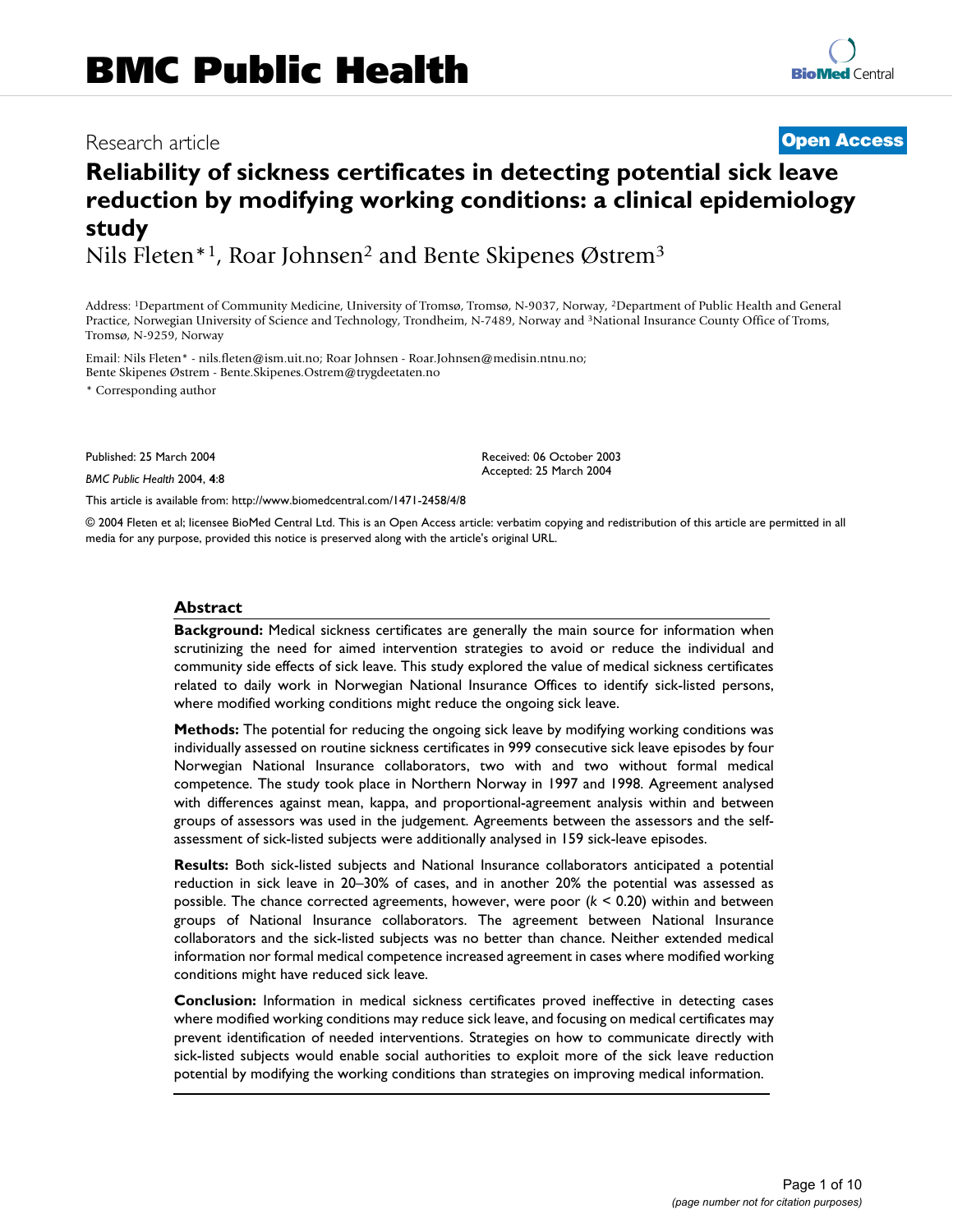# **Background**

The increasing rate of sick leave experienced in most Western European countries challenges insurance companies, employers, and public authorities to identify measures to reduce the associated burdens on individuals, workplaces, and finances. Sick-listed persons assume that modified working conditions can reduce sick leave [1,2], primary health care practitioners rank lack of light-duty availability as the most important barrier to improved return to work [3], and programmes for modifying working conditions are shown to facilitate return to work [4].

In Norway, the White Paper of Vocational Rehabilitation of 1991 focused on modifying working conditions to facilitate return to work when sick listed. Active sick leave has been offered from 1993 to promote early return to work and to encourage the use of many kinds of modifications to working conditions such as improved physical or psychosocial work factors and to provide more appropriate duties at work [5]. The Norwegian Social Insurance Scheme refunds sickness benefits when active sick leave is accepted. Early identification of sick-listed persons that might profit from many kinds of modified working conditions, including active sick leave, has become a major challenge to the Norwegian National Insurance Offices (NIOs). This identification process depends mainly on information found in sickness certificates from general practitioners (GP). In Norway a medical sickness certificate (Sickness Certificate 1, SC1) is required if the sick leave exceeds 3 days, and an extended medical certificate is required if the sick leave exceeds 8 weeks (Sickness Certificate 2, SC2) [6]. In addition to diagnosis, certified period, and extent of the sick leave, the majority of the SC1 contains information about the type of occupation and employee. Information on chronic diseases, previous sick leave episodes, prognosis, and comments is more scattered. The SC2 includes updated medical information on work ability, further diagnostic and treatment plans, and on prognosis.

This certifying process consumes considerable resources. A Norwegian study indicated that GPs spent 9% of their working hours on social security certification [7], and an audit study in Sweden found that 9% of all consultations included sick-listing considerations [8].

The majority of sick leave reduction strategies rely on the assumption that the information in Medical Certificates provides NIOs with sufficient information to identify sicklisted persons for relevant measures. However, despite the resources spent on sickness certificates, to our knowledge this assumption has not been tested according to daily practice. The objective of this study was, therefore, to explore the value of the information in the SC1 and in the more extensive SC2, to identify sick-listed persons where the ongoing sick leave could probably be reduced by specific modifications to working conditions.

# **Methods**

The study was designed to explore agreement on the following question: Do you think that modifications to working conditions could reduce the ongoing period of sick leave, either by shortening the total duration or by initiating part-time work? The question was assessed according to daily practice on different levels of medical information and with and without formal medical competence within the NIOs (Figure [1](#page-2-0)). The protocol specified that a *yes* presumed eligibility for and possible sick leave reduction by modifications to working conditions. The questionnaire gave eight alternatives for these possible modifications: (1) none, (2) adjustment of work environment, (3) adjustment of work duties, (4) increased autonomies, (5) psychosocial improvements, (6) increased appreciation, (7) vocational rehabilitation, and (8) unspecified others [2].

In October-November 1997 and February-March 1998 the NIOs in the cities of Harstad (23,000 inhabitants) and Tromsø (59,000 inhabitants) included a total of 999 consecutive sick-listed persons with sick-leave periods that exceeded 2 weeks. The mean age of the 392 sick-listed men was 41.5 years (SD 12.1 years), and 39.7 years (SD 11.4 years) for the 607 women. The minimum and maximum ages were 17 and 66 years, respectively, and median male and female ages were 42 and 39 years, respectively.

The diagnostic inclusion criteria were a musculoskeletal or mental disorder, L- and P-diagnoses according to the International Classification of Primary Health Care [9]. Musculoskeletal disorders were classified as the main reason for the ongoing sickness absence in 82.9% of the included persons. A SC2 subsequently became accessible in 343 of the included sick leave episodes.

Two National Insurance medical consultants and four National Insurance officers from three NIOs were recruited to perform the assessments. Both medical consultants assessed 983 of the included sick leave forms at 14 days of sick leave, and each of the officers assessed about half of the included sick leave forms. The pairs of officers were randomly drawn for each group of ten sick leave forms.

Half of the sick leave forms (*n* = 501) selected randomly were assessed on the basis of available sickness certificates alone (Figure [1\)](#page-2-0). The remaining half (*n* = 498) were assessed with additional information registered from previous sick-leave episodes. The number of available sickness certificates for each sick-listed subject ranged from one (56.5%) to four (0.6%), with a mean of 1.5 at 14 days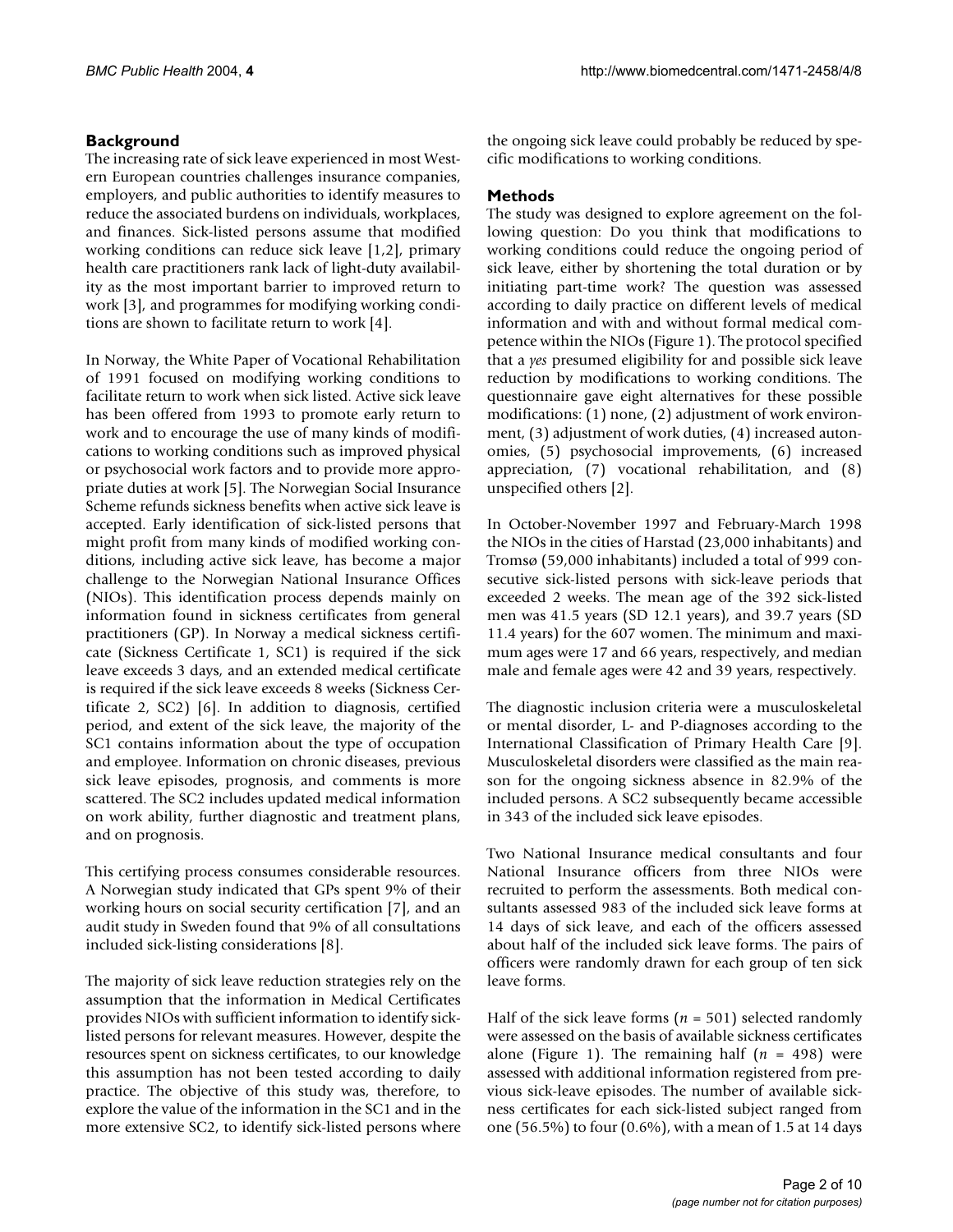<span id="page-2-0"></span>

# **Figure 1**

**Information levels for assessments**. Flow chart showing the different assessments of whether or not modified working conditions might reduce the ongoing sick-leave episode.

of sick leave. The 343 sick leave forms with SC2s were reassessed independently from the first rating, based on all available information.

The 2-week analyses correspond to the time when the National Insurance Service becomes responsible for sickness benefits, and analyses of SC2s correspond to medical information available for a formal conclusion of sickness benefits beyond 12 weeks.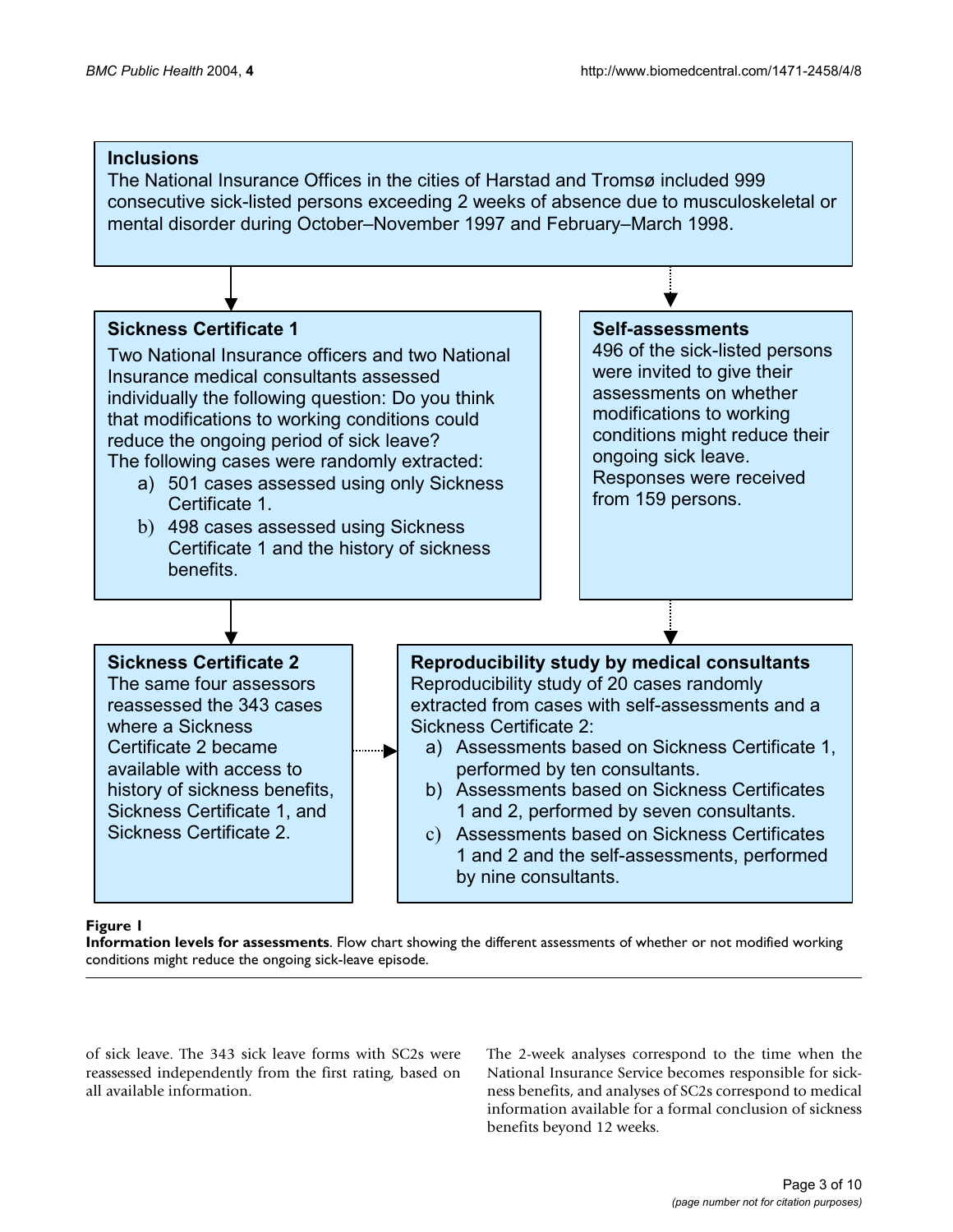A random selection of 496 of the included sick-listed subjects were invited to give their assessments when their sick leave passed 14 days. Completed questionnaires were returned by 161 (32.4%) of these subjects, and 159 had assessed whether work adjustments, in general, could reduce the ongoing period of sick leave. There were no significant differences between the 159 responders and the non-responders regarding sex, age, length of sick leave episodes during the previous 3 years, and the distributions of diagnoses and occupations [2].

To analyse the reproducibility of the NIO medical consultants, 20 randomly selected cases with self-assessments and SC2s were reassessed. Another 15 physicians working part time as NIO consultants were asked to complete the same questionnaire based on the information available after 2 weeks in these 20 cases, and ten of these consultants responded (Figure [1\)](#page-2-0).

Six weeks later, in a conference on the topic, seven NIO medical consultants assessed the same 20 cases, now based on all routine information available including SC2s. On the same occasion, another nine consultants performed the same assessments but including the additional knowledge of the self-assessments of sick-listed subjects.

# *Analyses and data management*

We considered agreement between and within NIO officers and medical consultants, and agreement between sicklisted subjects and NIO collaborators, to be appropriate estimates of the ability to identify the sick-listed subjects who might reduce their ongoing sick leave period by working under modified conditions [10]. In order to attend the variance, the possibility for reduction – either by shortening the length or by starting part-time work – was assessed on an 80-mm visual analogue scale (VAS), from *certainly no* (0 mm) to *certainly yes* (80 mm). Differences in assessments on the VAS between sick-listed subjects and NIO officers or medical consultants were analysed using a differences-against-mean (Bland-Altman) diagram [11].

Related to practical use, categorical agreement on whether modified working conditions could, might, or could not reduce the actual sick leave was analysed with kappa, observed agreement, and specific proportional agreement [12]. Categorisations of the VAS into *yes, uncertain*, and *no* were performed individually: each officer and consultant marked their interval for uncertain on six different VASs and gave their interpretation of ten example scales in these three categories. The mean individual upper limit of *no* varied from 34 to 38 mm, and the lower limit of *yes* varied from 43 to 50 mm after this procedure. The means of these limits, together with the assessments of three other

officers, were used to categorise the assessments of the sick-listed subjects.

All reproducibility assessments were performed according to these three categories. The information from questionnaires, sickness certificates, and histories of sickness benefits were registered in Epi-Info, which was used for ordinary descriptive and comparison statistics. Scatter plot and correlation analyses were performed using SPSS-10. Pearson's or Spearman's correlations were used to illustrate correlation if normality assumptions were satisfied or not. The summation of the  $3 \times 3$  tables and calculations of agreement with confidence intervals (CIs) of kappa [13] were performed in a Microsoft Excel model. Exact binomial 95% CIs were used for the other agreement measures.

# *Approval*

The Regional Ethical Committee approved the protocol, and the Norwegian Data Inspectorate licensed the necessary register of sick-listed subjects.

# **Results**

# *Assessments of possible sick leave reduction*

The assessments of whether modified working conditions might reduce the ongoing sick leave showed a large range in the proportion of *yes* results within professions (Table [1](#page-4-0)), with the mean proportion being higher for NIO officers than for NIO medical consultants. The Pearson's correlation between mean assessments of NIO medical consultants and officers was low  $(r = 0.22, p < 0.001)$ . Missing occupation information increased the proportion of *uncertain* estimates, whereas additional information from SC2s reduced the proportion of such estimates among officers ( $p = 0.02$ ), but not among consultants ( $p =$ 0.2).

The assessments of the sick-listed subjects exhibited a triple-clustered distribution that corresponded to the categorisation into *no* (50.9%), *uncertain* (19.5%), and *yes* (29.6%). The mean proportion of *yes* assessments in this group of sick-listed subjects was 28.1% (95% CI 21.3– 35.8) for officers and 29.6% (95% CI 22.7–37.5) for consultants. Spearman's correlation was, however, low and insignificant between assessments of sick-listed subjects and mean assessments of groups of NIO assessors. The difference-against-mean analysis revealed that the mean assessments of both NIO officers and medical consultants failed to identify the majority of the cases where the sicklisted subjects predicted effects of modified working conditions (Figure [2\)](#page-5-0).

# *Inter- and intra-observer agreement*

The inter-observer agreements of whether modified working conditions might reduce the ongoing sick leave were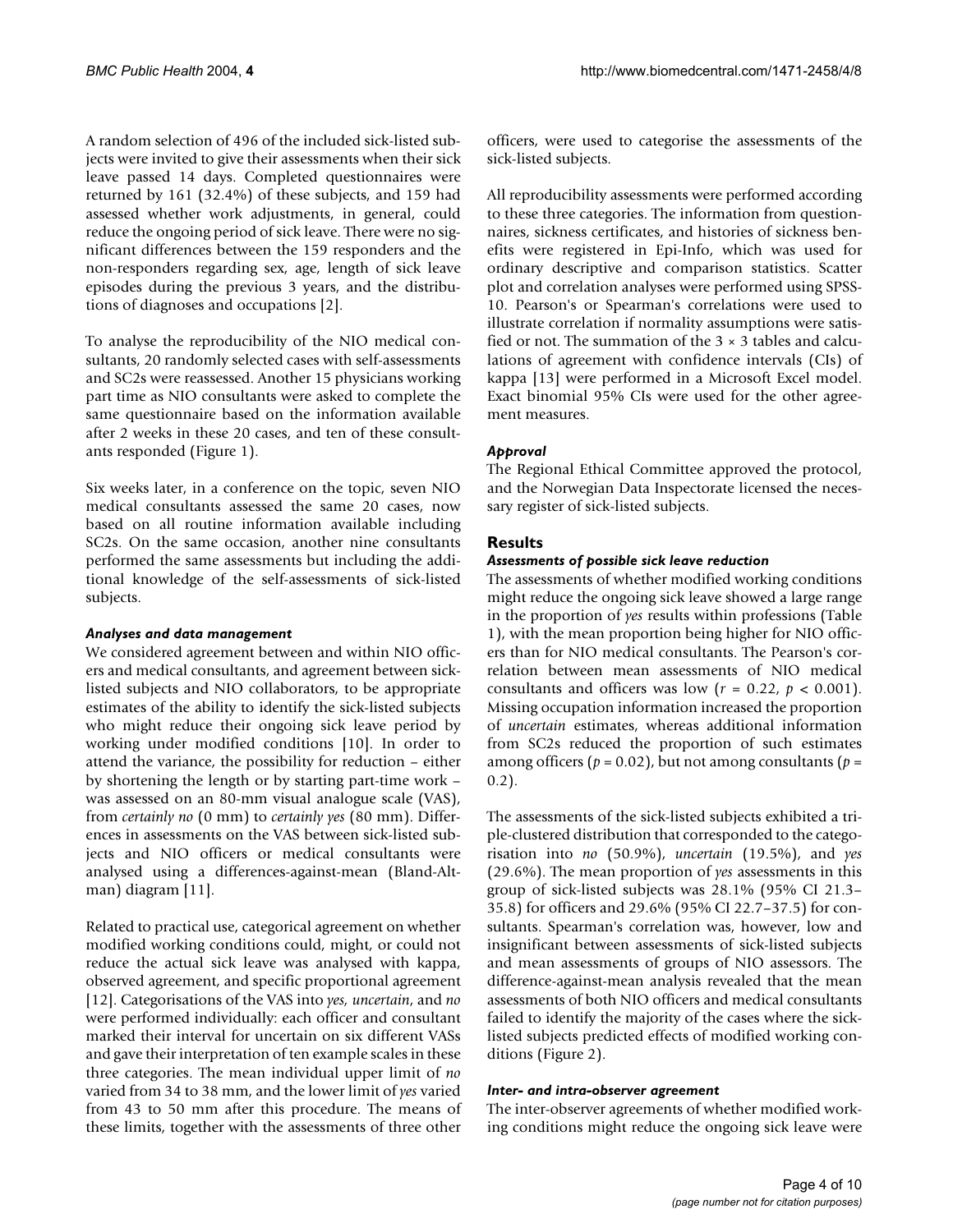|                                                                 |                               | Officers answers of                   |             |                   |                             | Consultants answers of                |             |                     |                                    |
|-----------------------------------------------------------------|-------------------------------|---------------------------------------|-------------|-------------------|-----------------------------|---------------------------------------|-------------|---------------------|------------------------------------|
| Assessment based on-                                            | Number of sick<br>leave forms | Number of<br>assessments <sup>a</sup> | Uncertain % | Yes % (95% CI)    | Yes %<br>Minimum<br>Maximum | Number of<br>assessments <sup>a</sup> | Uncertain % | Yes % (95% CI)      | Yes %<br><b>Minimum</b><br>Maximum |
| Sickness Certificate  <br>(SCI)                                 | 501                           | 990                                   | 24.9        | 30.1(26.1, 34.4)  | 23.9, 41.8                  | 992                                   | 20.2        | 22.1 (18.6, 26.1)   | 8.5, 35.4                          |
| $SCI + additional$<br>history of sick-leave                     | 498                           | 991                                   | 24.4        | 30.5 (26.5, 34.8) | 19.4, 43.7                  | 989                                   | 21.1        | 20.6 (17.2, 24.5)   | 8.1, 39.8                          |
| Subgroup SCI +<br>occupation not<br>notified                    | 221                           | 436                                   | 35.6        | 24.5 (18.9, 30.6) | 13.8, 41.2                  | 439                                   | 31.9        | $15.7$ (11.2, 21.3) | 6.0, 25.3                          |
| Subgroup SCI +<br>special notification<br>from the practitioner | 24                            | 48                                    | 20.8        | 47.9 (27.4, 69.0) | 23.1, 83.3                  | 48                                    | 16.7        | 41.7 (22.1, 63.4)   | 25.0, 58.3                         |
| <b>SCI</b> in Sickness<br>Certificate 2<br>subgroup             | 343                           | 679                                   | 25.5        | 32.7 (27.7, 37.9) | 25.7, 39.4                  | 684                                   | 19.2        | 25.4 (20.8, 30.3)   | 12.0, 38.8                         |
| Sickness Certificate 2                                          | 343                           | 680                                   | 17.9        | 34.6 (29.6, 39.9) | 26.2, 44.3                  | 683                                   | 15.4        | 28.3 (23.6, 33.4)   | 19.8, 36.8                         |

<span id="page-4-0"></span>**Table 1: Assessments of potential sick leave reduction by modifications to working conditions.**

a Missing assessments produce inconsistencies between the number of sick-listed subjects and the number of assessments. Assessments by NIO officers and medical consultants of whether modified working conditions might reduce the ongoing sick leave based on different levels of information. Proportions of *yes* and *uncertain* results are presented as means.

low within and between the groups of NIO officers and medical consultants (Table [2\)](#page-6-0). Inclusion of the SC2 increased the observed and chance-corrected agreement, but kappa was still less than 0.20 within and between groups of assessors.

The chance-corrected agreement, kappa, between the sicklisted subjects and NIO assessors was not different from zero, with one exception (Table [3](#page-6-1)). Within the group of seven consultants, kappa was less than zero. Inclusion of the SC2 reduced the observed and chance-corrected agreement with the sick-listed subjects.

Reproducibility tests within the two consultants showed that the intra-observer agreement was fair (*k* = 0.23), and increased to moderate  $(k = 0.52)$  with the inclusion of SC2 (Table [4](#page-7-0)). The inter-observer agreement between all consultants, however, never exceeded poor agreement, even with knowledge of the opinions of sick-listed subjects.

# **Discussion**

This study explored the ability to identify sick-listed subjects for which work-related measures might reduce sick leave based on sickness certificate-mediated information from GPs, according to everyday work in Norwegian NIOs. Surprisingly, there was virtually no agreement beyond chance within or between groups of NIO officers and medical consultants about in which cases modified working conditions might contribute to reducing the ongoing sick-leave period. In addition, the chanceadjusted agreement between sick-listed subjects and officers or consultants regarding whether the sick-listed subjects could benefit from modified working conditions did not differ significantly from zero. Neither additional medical and social information nor formal medical competence improved agreement within or between groups.

### **Methods**

The representativity of the assessors is essential in the interpretation of the result. The selection of interested and experienced officers – rather than using randomly selected officers – might give an overestimation of the officers' capacity to identify candidates for modified working conditions. Additionally, in this open study, we would expect the NIO officers and consultants to perform at least as well as they do in their regular work.

The NIO medical consultants showed a wider range in their probability assessments than did the officers, and the bias index (Table [2\)](#page-6-0) indicated a systematic different attitude to the potential effect of work adjustment. Nevertheless, we did not find any significant difference in agreement between the sick-listed subjects and each of the two medical consultants, or in agreement between groups of medical consultants and the sick-listed subjects. The scores of both medical consultants were within the range of those of the ten colleagues in the reproducibility part of the study.

The low response rate among the sick-listed subjects may have introduced a selection bias, but no significant differences were found in the distributions of sex, age, diagnoses between responders and non-responders. Any selection bias would probably favour a selection of those with an unambiguous opinion on whether or not they could benefit from modified working conditions. How-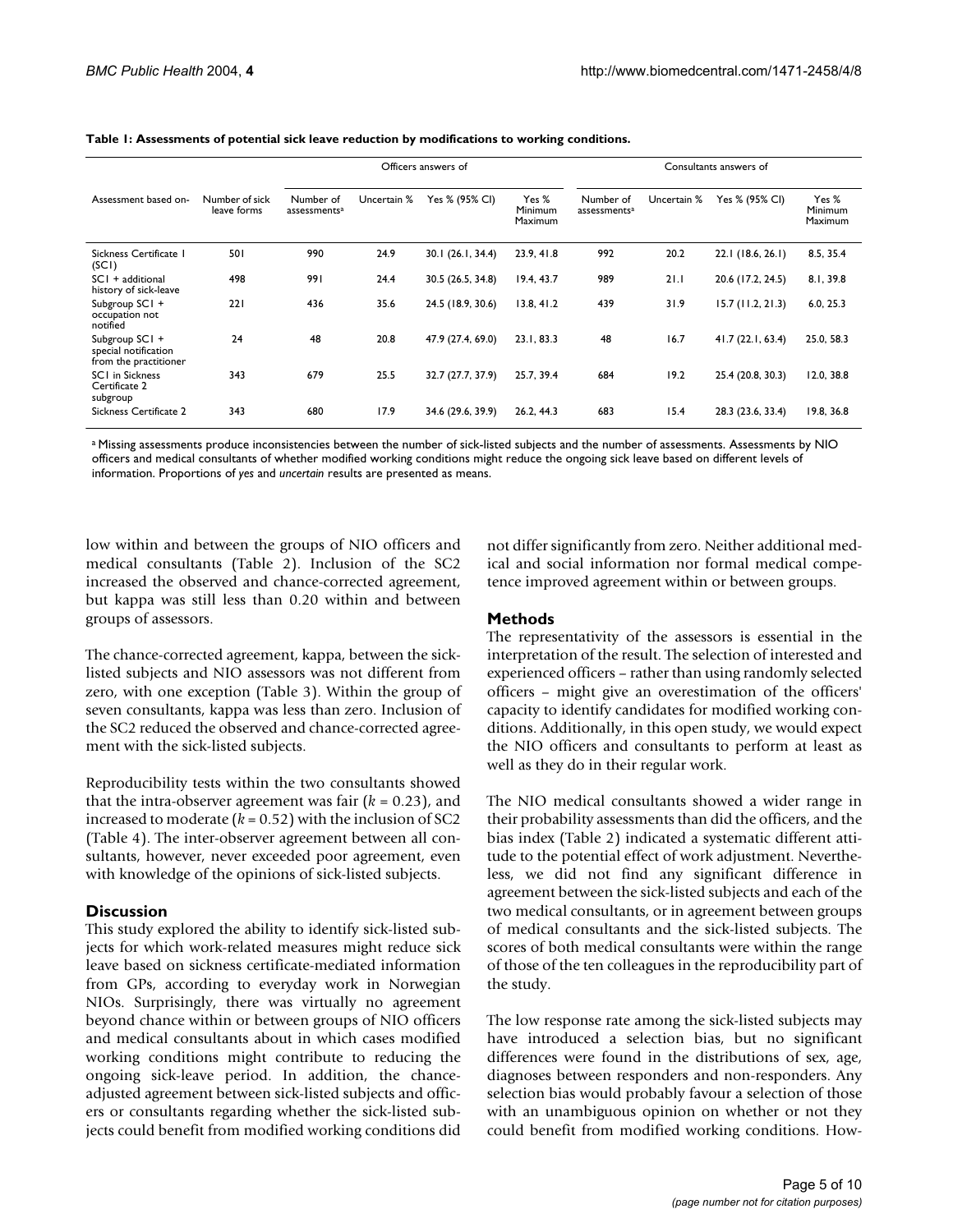<span id="page-5-0"></span>

Mean assessments of NIO assessors and sick-listed (mm)

# Differences in assessed sick leave reduction po **Figure 2** tential by modifications to working conditions

**Differences in assessed sick leave reduction potential by modifications to working conditions**. Bland-Altman plot of difference between mean assessments of probable sick leave reduction potential by National Insurance officers and National Insurance medical consultants, and the sick-listed subjects plotted against mean assessments of National Insurance collaborators and sick-listed subjects (*n* = 157). The cubic regression fit lines indicate the mean differences.

ever, the agreement among NIO assessors in the responder group was no better than that in the nonresponder group. We also did not find a better agreement between NIO assessors and sick-listed subjects in the subgroup of sick-listed subjects who assessed possible benefits with an unambiguous *yes* (>60 mm) or *no* (<20 mm) on the VAS. Taken together, these results indicate that selection bias is unlikely to explain the low agreement between the sick-listed subjects and the NIO officers and medical consultants.

A different interpretation of the VAS might also be a potential hazard to the results. The processes of individual categorisation of *yes*, *uncertain,* and *no* by NIO officers and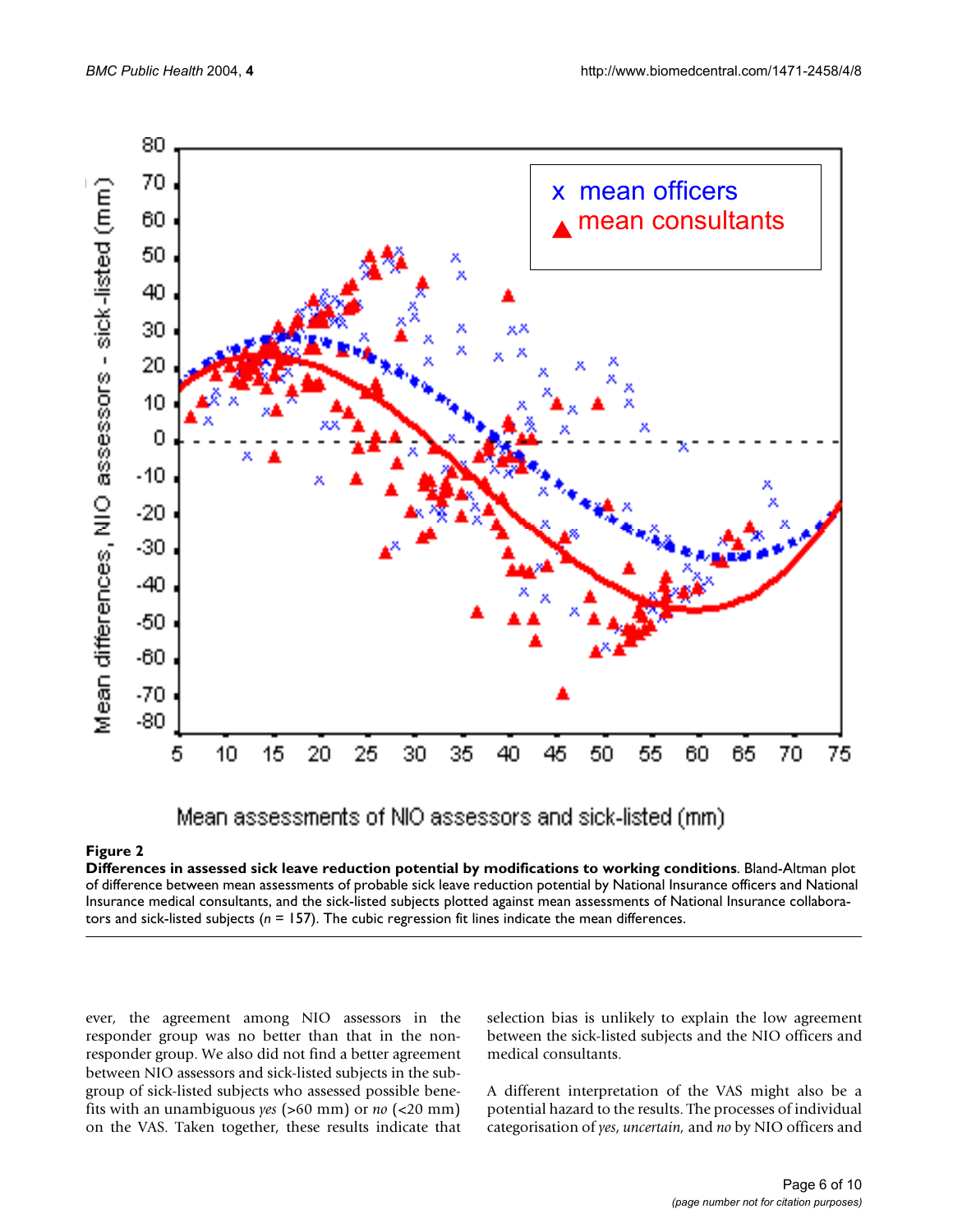| Observer agreement                                    | Number of sick<br>leave forms | Pairs of<br>assessments <sup>a</sup> | Bias index (BI) | Observed<br>agreement (Po) | Kappa                                   | Proportional<br>agreement yes<br>(Ppos) | Proportional<br>agreement no<br>(Pneg) |
|-------------------------------------------------------|-------------------------------|--------------------------------------|-----------------|----------------------------|-----------------------------------------|-----------------------------------------|----------------------------------------|
| <b>Within officers</b>                                |                               |                                      |                 |                            |                                         |                                         |                                        |
| Sickness Certificate 1                                | 999                           | 985                                  | 0.05            | 0.40(0.37, 0.43)           | $0.06$ (0.02, 0.09)                     | 0.37(0.33, 0.41)                        | 0.51(0.47, 0.54)                       |
| Sickness Certificate 2                                | 343                           | 337                                  | 0.04            |                            | $0.49(0.44, 0.55)$ $0.19(0.10, 0.27)$   | 0.45(0.38, 0.51)                        | $0.63$ (0.57, 0.68)                    |
| <b>Within</b><br>consultants                          |                               |                                      |                 |                            |                                         |                                         |                                        |
| Sickness Certificate I                                | 999                           | 983                                  | 0.39            | 0.41(0.38, 0.44)           | 0.05(0.00, 0.10)                        | 0.16(0.13, 0.20)                        | 0.54(0.52, 0.57)                       |
| Sickness Certificate 2                                | 343                           | 340                                  | 0.32            |                            | $0.49(0.43, 0.54)$ 0.17 (0.08, 0.25)    | 0.42(0.35, 0.49)                        | 0.61(0.56, 0.66)                       |
| <b>Between officers</b><br>and consultants            |                               |                                      |                 |                            |                                         |                                         |                                        |
| Sickness Certificate 1<br>- historical sick leaves    | 501                           | 2947                                 | 0.16            | $0.42$ (0.40, 0.44)        | 0.08(0.05, 0.11)                        | 0.31(0.29, 0.33)                        | 0.54(0.52, 0.56)                       |
| Sickness Certificate 1<br>+ historical sick<br>leaves | 498                           | 2953                                 | 0.16            |                            | $0.42$ (0.40, 0.43) $0.07$ (0.04, 0.09) | 0.29(0.26, 0.31)                        | 0.55(0.53, 0.56)                       |
| Sickness Certificate 2                                | 343                           | 2031                                 | 0.10            |                            | $0.48$ (0.46, 0.51) $0.15$ (0.12, 0.19) | 0.43(0.40, 0.45)                        | 0.61(0.59, 0.63)                       |

<span id="page-6-0"></span>**Table 2: Agreement on potential sick leave reduction by modifications to working conditions.**

a Missing assessments produce inconsistencies between the number of sick-listed subjects and the number of pairs of assessments. *Observer agreement on whether work adjustments might reduce the ongoing sick leave assessed in the categories of yes, uncertain, and no, within and between National Insurance officers and consultants, regarding different levels of information. 95% confidence intervals (CIs) are given in brackets*.

<span id="page-6-1"></span>

| Table 3: Agreement between sick-listed subjects and National Insurance assessors. |  |  |  |  |  |
|-----------------------------------------------------------------------------------|--|--|--|--|--|
|-----------------------------------------------------------------------------------|--|--|--|--|--|

| Observed agreement<br>between sick-listed<br>and             | Number of<br>sick-listed | Pairs of<br>assessments <sup>a</sup> | Bias index (BI) | Observed<br>agreement (Po) | Kappa                       | Proportional<br>agreement yes<br>(Ppos) | Proportional<br>agreement no<br>(Pneg) |
|--------------------------------------------------------------|--------------------------|--------------------------------------|-----------------|----------------------------|-----------------------------|-----------------------------------------|----------------------------------------|
| -Officers                                                    |                          |                                      |                 |                            |                             |                                         |                                        |
| Sickness Certificate 1                                       | 159                      | 317                                  | 0.09            | 0.38(0.33, 0.43)           | $0.05$ ( $-0.03$ , $0.13$ ) | 0.34(0.27, 0.41)                        | 0.49(0.43, 0.55)                       |
| Sickness Certificate 2                                       | 60                       | 120                                  | 0.08            | 0.33(0.24, 0.42)           | $-0.05$ $(-0.18, 0.08)$     | 0.23(0.15, 0.33)                        | 0.44(0.33, 0.54)                       |
| -Medical<br>consultants                                      |                          |                                      |                 |                            |                             |                                         |                                        |
| Sickness Certificate 1                                       | 159                      | 316                                  | 0.01            | 0.39(0.33, 0.44)           | $-0.01$ $(-0.10, 0.08)$     | 0.28(0.21, 0.35)                        | 0.52(0.47, 0.58)                       |
| Sickness Certificate 2                                       | 60                       | I 19                                 | 0.05            | 0.36(0.28, 0.45)           | $-0.05$ ( $-0.19, 0.09$ )   | 0.23(0.14, 0.34)                        | 0.48(0.39, 0.57)                       |
| -Extended group of<br>medical consultants<br>Ten consultants |                          |                                      |                 |                            |                             |                                         |                                        |
| Sickness Certificate 1<br>Seven consultants                  | 20                       | 200                                  | 0.05            | 0.31(0.24, 0.37)           | $-0.12$ $(-0.22, 0.02)$     | 0.30(0.23, 0.38)                        | 0.39(0.32, 0.46)                       |
| Sickness Certificate 2                                       | 20                       | 137                                  | 0.17            | 0.31(0.23, 0.39)           | $-0.18(-0.31,-0.04)$        | 0.35(0.27, 0.44)                        | 0.32(0.24, 0.41)                       |

a Missing assessments produce inconsistencies between the number of sick-listed subjects and the number of pairs of assessments. *Observer agreement on whether work adjustments might reduce the ongoing sick leave assessed in the categories of yes, uncertain, and no, between sick-listed subjects and National Insurance officers and consultants. 95% CIs are given in brackets*.

medical consultants secure their interpretation of the scale. The triple-clustered distribution of the assessments of sick-listed subjects reduces the possible influence of variation in interpretation of the scale. The subgroup analysis of those with unambiguous opinions also suggests that a different interpretation of the VAS did not influence our results.

The question asked might introduce a hierarchy, first eligibility for modified working condition, and secondly potential sick leave reduction if this was effectuated. The instructions to the assessors focused on reduced sick leave, and ambiguity of the question are probably not important to the result.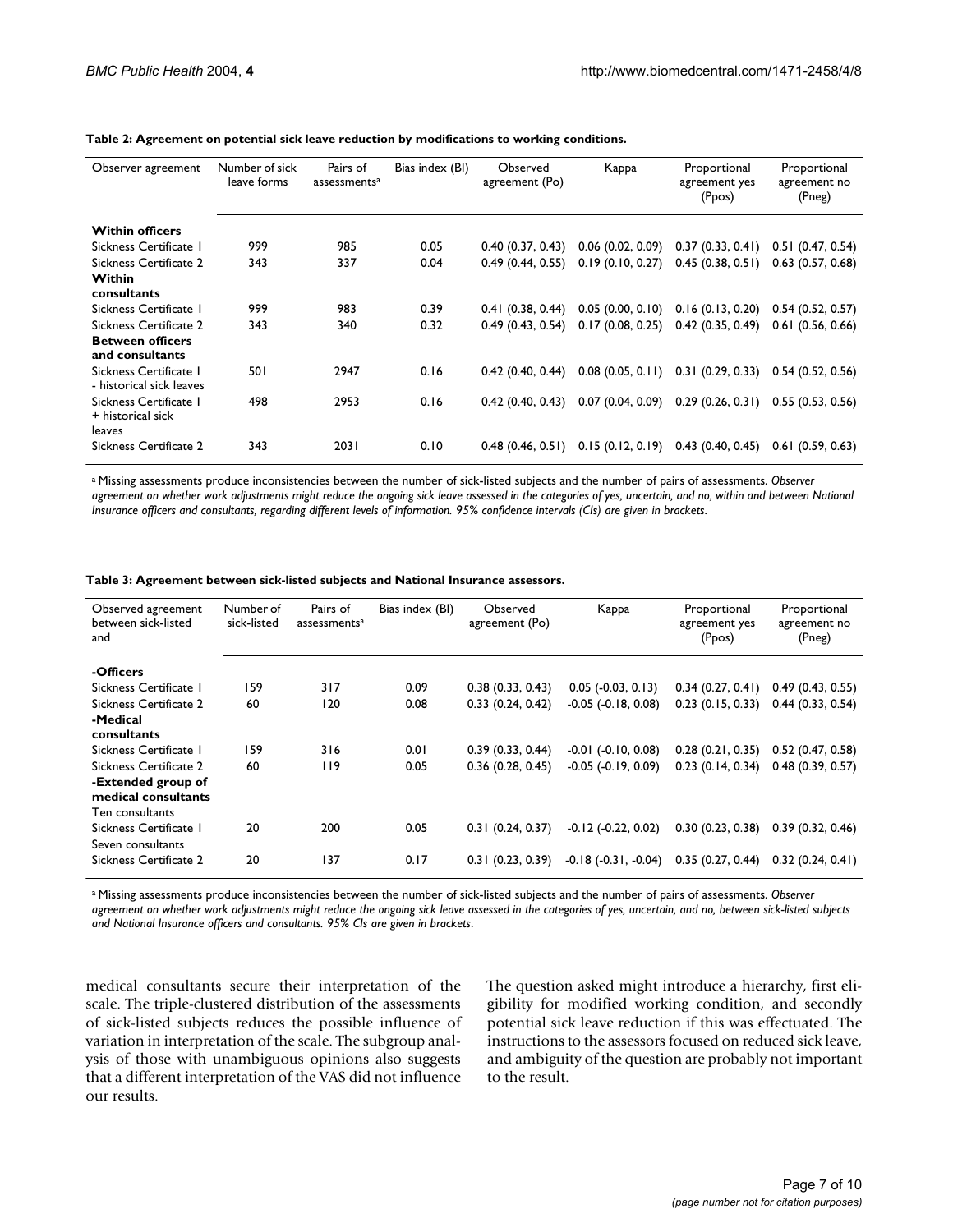|                                                                 | Number of<br>sick leave<br>forms | Pairs of<br>assessments <sup>a</sup> | Bias Index<br>(BI) | Observed<br>agreement (Po) | Kappa                       | Proportional<br>agreement yes<br>(Ppos) | Proportional<br>agreement no<br>(Pneg) |
|-----------------------------------------------------------------|----------------------------------|--------------------------------------|--------------------|----------------------------|-----------------------------|-----------------------------------------|----------------------------------------|
| Intra-observer<br>agreement                                     |                                  |                                      |                    |                            |                             |                                         |                                        |
| Sickness Certificate I                                          | 20                               | 40                                   | 0.28               | 0.53(0.36, 0.68)           | $0.23$ ( $-0.03$ , $0.48$ ) | 0.29(0.11, 0.52)                        | 0.71(0.56, 0.84)                       |
| Sickness Certificate 2                                          | 20                               | 40                                   | 0.05               | 0.75(0.59, 0.87)           | 0.52(0.26, 0.78)            | 0.77(0.56, 0.91)                        | 0.82(0.67, 0.91)                       |
| Inter-observer<br>agreement between<br>Ten consultants          |                                  |                                      |                    |                            |                             |                                         |                                        |
| Sickness Certificate I<br>Seven consultants                     | 20                               | 860                                  | 0.08               | 0.43(0.40, 0.47)           | 0.12(0.07, 0.17)            | 0.48(0.44, 0.52)                        | $0.46$ (0.43, 0.50)                    |
| Sickness Certificate 2<br>Nine consultants                      | 20                               | 402                                  | 0.15               | 0.48(0.43, 0.53)           | $0.07$ ( $-0.02$ , $0.16$ ) | 0.59(0.55, 0.64)                        | 0.39(0.33, 0.45)                       |
| Sickness Certificate 2<br>and sick-listeds' self-<br>assessment | 20                               | 491                                  | 0.06               | 0.54(0.50, 0.59)           | 0.20(0.12, 0.28)            | 0.60(0.56, 0.65)                        | 0.55(0.50, 0.60)                       |

#### <span id="page-7-0"></span>**Table 4: Reproducibility of assessed sick leave reduction.**

a Missing assessments produce inconsistencies between the number of sick-listed subjects and the number of pairs of assessments. *Reproducibility of the assessments of National Insurance consultants on whether work adjustments might reduce the ongoing sick leave in the categories of yes, uncertain, and no, presented as intra- and inter-observer agreement for different levels of information. 95% CIs are given in brackets*.

# *Identifying sick-listed subjects who could profit from modified working conditions*

Sick-listed subjects, officers, and consultants expressed a firm belief that work adjustments would reduce sick leave, in line with results from other studies [1,14-16]. The poor agreement among and between NIO officers and medical consultants demonstrates that medical certificates include little information on factors important for predicting a potential sick-leave reduction by modified working conditions. The fact that agreement was no higher among medical consultants, with their medical competence, supports the impression that medical information is of little value to this topic. The effects of extended medical information on intra- and inter-observer agreement, however, indicate that there are some shared ideas concerning indicators that favour modified working conditions. The relevance of these ideas is questioned by the decrease in agreement with the sick-listed subjects when extended medical information was available. The time span between self-assessments and assessments based on SC2s barely influenced the result. If an effect had been found, waiting for extended medical information might obstruct the possible effect of modified working conditions more than it provides relevant information related to modifying working conditions. The modest relevance of medical information might explain the slow implementation of active sick leave [5], and why Ringdal et al could not demonstrate any effect on health insurance utilisation by a systematic evaluation of SC2s [17].

# *Factors associated with sick leave*

The results from the present study indicate that information about symptoms, disorders, diagnosis, treatment, and the course of the illness, together with information on sex, age, and occupation have only marginal impact on the sick leave-reducing potential of modifying the working conditions, according to the sick-listed subjects themselves. Sick leave might be seen as a product of a reduced work ability depending on a combination of social and medical conditions and the work demands, where sickness certificates primarily legitimate disease as the cause of incapacity to work. Practitioners are traditionally focused on treating disease, and their insight into the facets of individual work demands and abilities may be no better than that of laypeople.

When initial sickness certification is shown to be predominantly patient-controlled, this can be interpreted as an acceptance of the patient as the expert [8,18] in weighing individual work capacity against work demand. These considerations will be influenced by several factors, since possibilities for replacement [14], attitudes towards pain [19], and psychosocial work environment [16,20] might explain why improving work conditions is important in a successful rehabilitation to work [21]. In this context information of sickness will be a necessary, but not a sufficient explanation of sick leave episodes, and such information cannot replace asking the sick-listed subjects whether modified working conditions might be appropriate in their case.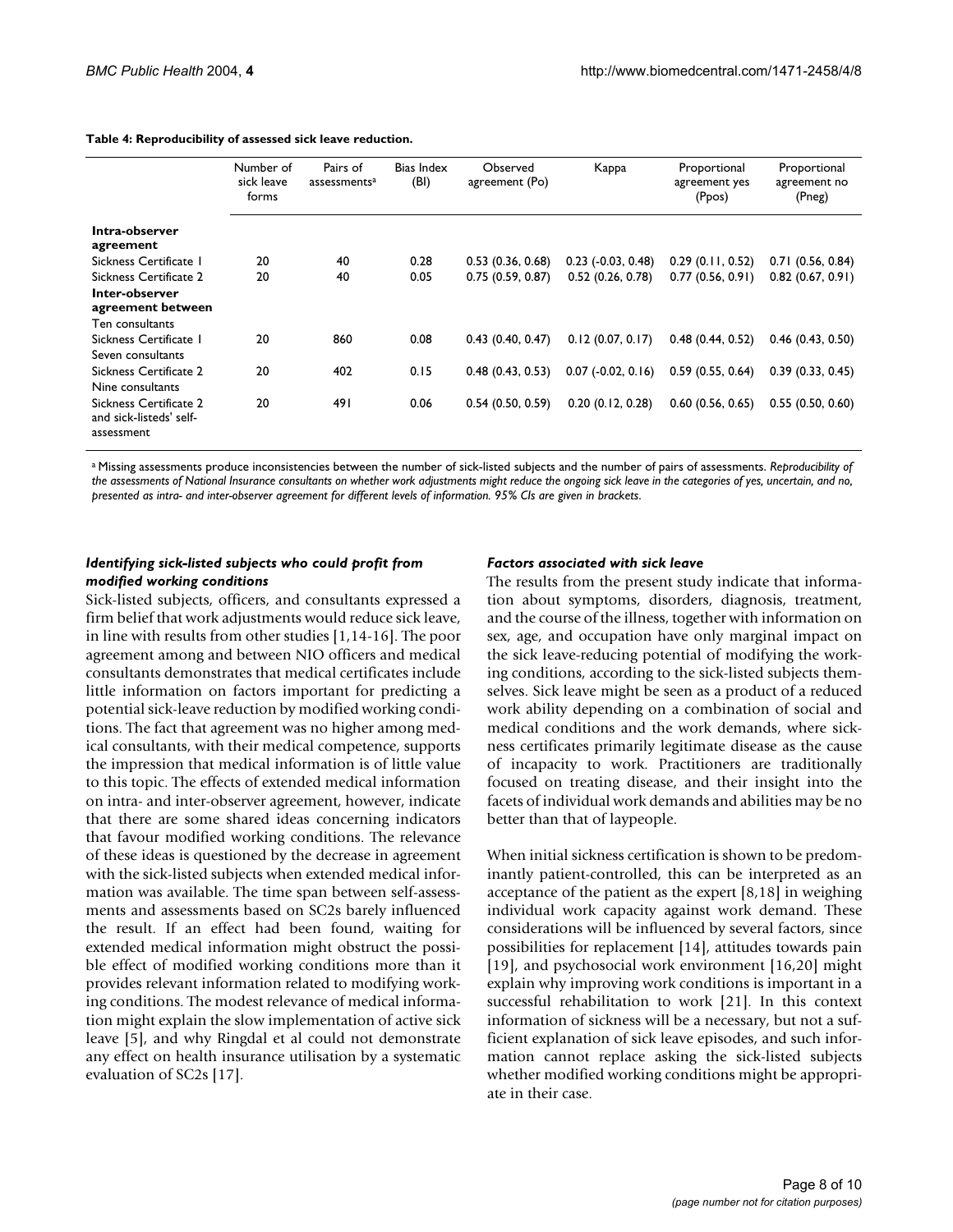# *Might medical certificates obstruct the determination of useful modifications to working conditions?*

The absence of a common understanding of which type of information in medical certificates can help predict a potential effect of modified working conditions suggests that the opinions of sick-listed subjects are the most accurate. The differences against mean analyses and the low agreement between medical consultants that have knowledge about the self-assessments of sick-listed subjects indicate that judgements by medical expertise may obstruct possible modified working conditions. This view is supported by the findings of Reiso et al. [22], who demonstrated that among 266 newly sick-listed patients, GPs assessed work ability as much or very much reduced in 23 out of 29 patients who assessed their own work ability as not much or hardly reduced at all.

If a positive attitude to modified working conditions among sick-listed subjects is a prerequisite for success, efforts to select early interventions based on medical certificates is primarily a waste of resources. Further, it disqualifies two-thirds of the sick-listed subjects that potentially may profit from such intervention.

Considering the amount of attention devoted to the potential of sick-leave-reduction measures in Western Europe, there is a notable lack of studies focusing on how to identify the individual sick-listed persons who might profit from modified working conditions. Our findings question any intervention programme guided by medical certificates that does not also consider the opinions of sick-listed persons on working conditions, possibilities, and capacity. Our results support a focus shift from medical certification to dialogue between employee and employer in order to reap the benefits from modified working conditions, and studies with this focus should be carried out.

# **Conclusions**

According to ordinary practice the information within medical sickness certificates proved insufficient for detecting potential sick leave reduction by modifications to working conditions. Neither extended medical information nor formal medical competence increased the ability to identify potential effects of modified working conditions. Furthermore, the majority of sick-listed persons expecting a reduced sick leave following modifications to their working conditions would be missed when the selections were based on medical sickness certificates alone. Therefore, strategies for direct communication with sicklisted persons would most probably improve the ability of social authorities to reduce sick leave by modifying working conditions more than strategies for improving medical information.

# **Competing interests**

The authors N.F. and B.S.Ø are both part-time employed as National Insurance medical consultants.

# **Authors' contributions**

N.F. was in charge of designing and running the study, and performed most of the analyses and the writing of this manuscript. R.J. actively supervised all parts of the study, and B.S.Ø. contributed to planning and writing, and participated as an assessor in the study. All authors read and approved the final version of the manuscript.

# **Acknowledgements**

The authors want to thank the Norwegian Ministry Of Health and Social Affairs for funding the study from July 1997 to December 1999, canalised through the National Insurance Administration (project no. 13345). This study could not have been performed without the support and contribution of the county and local National Insurance Offices in Troms.

#### **References**

- 1. Tellnes G, Brage S, Haland EM, Brodholt A: **[Hvilke symptomer og](http://www.ncbi.nlm.nih.gov/entrez/query.fcgi?cmd=Retrieve&db=PubMed&dopt=Abstract&list_uids=1509466) plager forer til sykmelding? ICPC-coding av pasientenes [egne vurderinger i allmennpraksis. \[What symptoms and](http://www.ncbi.nlm.nih.gov/entrez/query.fcgi?cmd=Retrieve&db=PubMed&dopt=Abstract&list_uids=1509466) complaints result in sick-listing? ICPC-coding of patients' [own opinion in general practice\].](http://www.ncbi.nlm.nih.gov/entrez/query.fcgi?cmd=Retrieve&db=PubMed&dopt=Abstract&list_uids=1509466)** *Tidsskr Nor Laegeforen* 1992, **112:**1985-1988.
- 2. Fleten N, Johnsen R, Skipenes BØ: **[Sykmeldte tror tiltak på](http://www.ncbi.nlm.nih.gov/entrez/query.fcgi?cmd=Retrieve&db=PubMed&dopt=Abstract&list_uids=10574048) [arbeidsplassen kan redusere sykefravær \[Sick-listed patients](http://www.ncbi.nlm.nih.gov/entrez/query.fcgi?cmd=Retrieve&db=PubMed&dopt=Abstract&list_uids=10574048) [think job adjustments might reduce sick-leaves\].](http://www.ncbi.nlm.nih.gov/entrez/query.fcgi?cmd=Retrieve&db=PubMed&dopt=Abstract&list_uids=10574048)** *Tidsskr Nor Laegeforen* 1999, **119:**3730-3734.
- 3. Pransky G, Katz JN, Benjamin K, Himmelstein J: **[Improving the phy](http://www.ncbi.nlm.nih.gov/entrez/query.fcgi?cmd=Retrieve&db=PubMed&dopt=Abstract&list_uids=10.1080/09638280210142176)[sician role in evaluating work ability and managing disability:](http://www.ncbi.nlm.nih.gov/entrez/query.fcgi?cmd=Retrieve&db=PubMed&dopt=Abstract&list_uids=10.1080/09638280210142176) [a survey of primary care practitioners](http://www.ncbi.nlm.nih.gov/entrez/query.fcgi?cmd=Retrieve&db=PubMed&dopt=Abstract&list_uids=10.1080/09638280210142176)[.](http://www.ncbi.nlm.nih.gov/entrez/query.fcgi?cmd=Retrieve&db=PubMed&dopt=Abstract&list_uids=12450463)** *Disabil Rehabil* 2002, **24:**867-874.
- 4. Krause N, Dasunger LK, Neuhauser F: **[Modified work and return](http://www.ncbi.nlm.nih.gov/entrez/query.fcgi?cmd=Retrieve&db=PubMed&dopt=Abstract&list_uids=10.1023/A:1023015622987) [to work: a review of the literature.](http://www.ncbi.nlm.nih.gov/entrez/query.fcgi?cmd=Retrieve&db=PubMed&dopt=Abstract&list_uids=10.1023/A:1023015622987)** *Journal of Occupational Rehabilitation* 1998, **8(2):**113-139.
- 5. Scheel IB, Hagen KB, Oxman AD: **[Active sick leave for patients](http://www.ncbi.nlm.nih.gov/entrez/query.fcgi?cmd=Retrieve&db=PubMed&dopt=Abstract&list_uids=10.1097/00007632-200203150-00016) [with back pain: all the players onside, but still no action](http://www.ncbi.nlm.nih.gov/entrez/query.fcgi?cmd=Retrieve&db=PubMed&dopt=Abstract&list_uids=10.1097/00007632-200203150-00016)[.](http://www.ncbi.nlm.nih.gov/entrez/query.fcgi?cmd=Retrieve&db=PubMed&dopt=Abstract&list_uids=11884914)** *Spine* 2002, **27:**654-659.
- 6. Berg JE, Tellnes G, Noreik K, Melsom H: **[Sykmelding II-ordnin](http://www.ncbi.nlm.nih.gov/entrez/query.fcgi?cmd=Retrieve&db=PubMed&dopt=Abstract&list_uids=2339388)gen. Fra prosjektet Evaluering av oppfolging av [langtidssykmeldte. \[The sick leave notification II system.](http://www.ncbi.nlm.nih.gov/entrez/query.fcgi?cmd=Retrieve&db=PubMed&dopt=Abstract&list_uids=2339388) From the project Evaluation of follow-up of long-term sick [leave patients\].](http://www.ncbi.nlm.nih.gov/entrez/query.fcgi?cmd=Retrieve&db=PubMed&dopt=Abstract&list_uids=2339388)** *Tidsskr Nor Laegeforen* 1990, **110:**1393-1397.
- 7. Andersson HW, Lippestad JW, Leonardsen A, Paulsen B: **Doktoren og papirarbeidet: skjemabruk og attestskriving i allmennpraksis.** *[In Norwegian]. Trondheim, SINTEF Unimed NIS. SINTEF-rapport STF78 A99510* 1999.
- 8. Englund L, Svardsudd K: **[Sick-listing habits among general prac](http://www.ncbi.nlm.nih.gov/entrez/query.fcgi?cmd=Retrieve&db=PubMed&dopt=Abstract&list_uids=10.1080/028134300750018954)[titioners in a Swedish county](http://www.ncbi.nlm.nih.gov/entrez/query.fcgi?cmd=Retrieve&db=PubMed&dopt=Abstract&list_uids=10.1080/028134300750018954)[.](http://www.ncbi.nlm.nih.gov/entrez/query.fcgi?cmd=Retrieve&db=PubMed&dopt=Abstract&list_uids=10944061)** *Scand J Prim Health Care* 2000, **18:**81-86.
- 9. Brage S, Bentsen BG, Bjerkedal T, Nygard JF, Tellnes G: **[ICPC as a](http://www.ncbi.nlm.nih.gov/entrez/query.fcgi?cmd=Retrieve&db=PubMed&dopt=Abstract&list_uids=8872099) [standard classification in Norway.](http://www.ncbi.nlm.nih.gov/entrez/query.fcgi?cmd=Retrieve&db=PubMed&dopt=Abstract&list_uids=8872099)** *Fam Pract* 1996, **13:**391-396.
- 10. Altman GD: **Practical statistics for medical research.** *London: Chapman and Hall*; 1991:396-409.
- 11. Bland JM, Altman DG: **[Statistical methods for assessing agree](http://www.ncbi.nlm.nih.gov/entrez/query.fcgi?cmd=Retrieve&db=PubMed&dopt=Abstract&list_uids=2868172)[ment between two methods of clinical measurement.](http://www.ncbi.nlm.nih.gov/entrez/query.fcgi?cmd=Retrieve&db=PubMed&dopt=Abstract&list_uids=2868172)** *Lancet* 1986, **1:**307-310.
- 12. Cicchetti DV, Feinstein AR: **[High agreement but low kappa: II.](http://www.ncbi.nlm.nih.gov/entrez/query.fcgi?cmd=Retrieve&db=PubMed&dopt=Abstract&list_uids=2189948) [Resolving the paradoxes.](http://www.ncbi.nlm.nih.gov/entrez/query.fcgi?cmd=Retrieve&db=PubMed&dopt=Abstract&list_uids=2189948)** *J Clin Epidemiol* 1990, **43:**551-558.
- 13. Fleiss JL: **The Measurement of Interrater Agreement.** In *Statistical Methods for Rates and Proportions New York: John Wiley*; 1981:212-236.
- 14. Aronsson G, Gustafsson K., Dallner M: **[Sick but yet at work. An](http://www.ncbi.nlm.nih.gov/entrez/query.fcgi?cmd=Retrieve&db=PubMed&dopt=Abstract&list_uids=10.1136/jech.54.7.502) [empirical study of sickness presenteeism](http://www.ncbi.nlm.nih.gov/entrez/query.fcgi?cmd=Retrieve&db=PubMed&dopt=Abstract&list_uids=10.1136/jech.54.7.502)[.](http://www.ncbi.nlm.nih.gov/entrez/query.fcgi?cmd=Retrieve&db=PubMed&dopt=Abstract&list_uids=10846192)** *J Epidemiol Community Health* 2000, **54:**502-509.
- 15. Strand K, Wergeland E, Bjerkedal T: **[Job adjustment as a means](http://www.ncbi.nlm.nih.gov/entrez/query.fcgi?cmd=Retrieve&db=PubMed&dopt=Abstract&list_uids=9403469) [to reduce sickness absence during pregnancy.](http://www.ncbi.nlm.nih.gov/entrez/query.fcgi?cmd=Retrieve&db=PubMed&dopt=Abstract&list_uids=9403469)** *Scand J Work Environ Health* 1997, **23:**378-384.